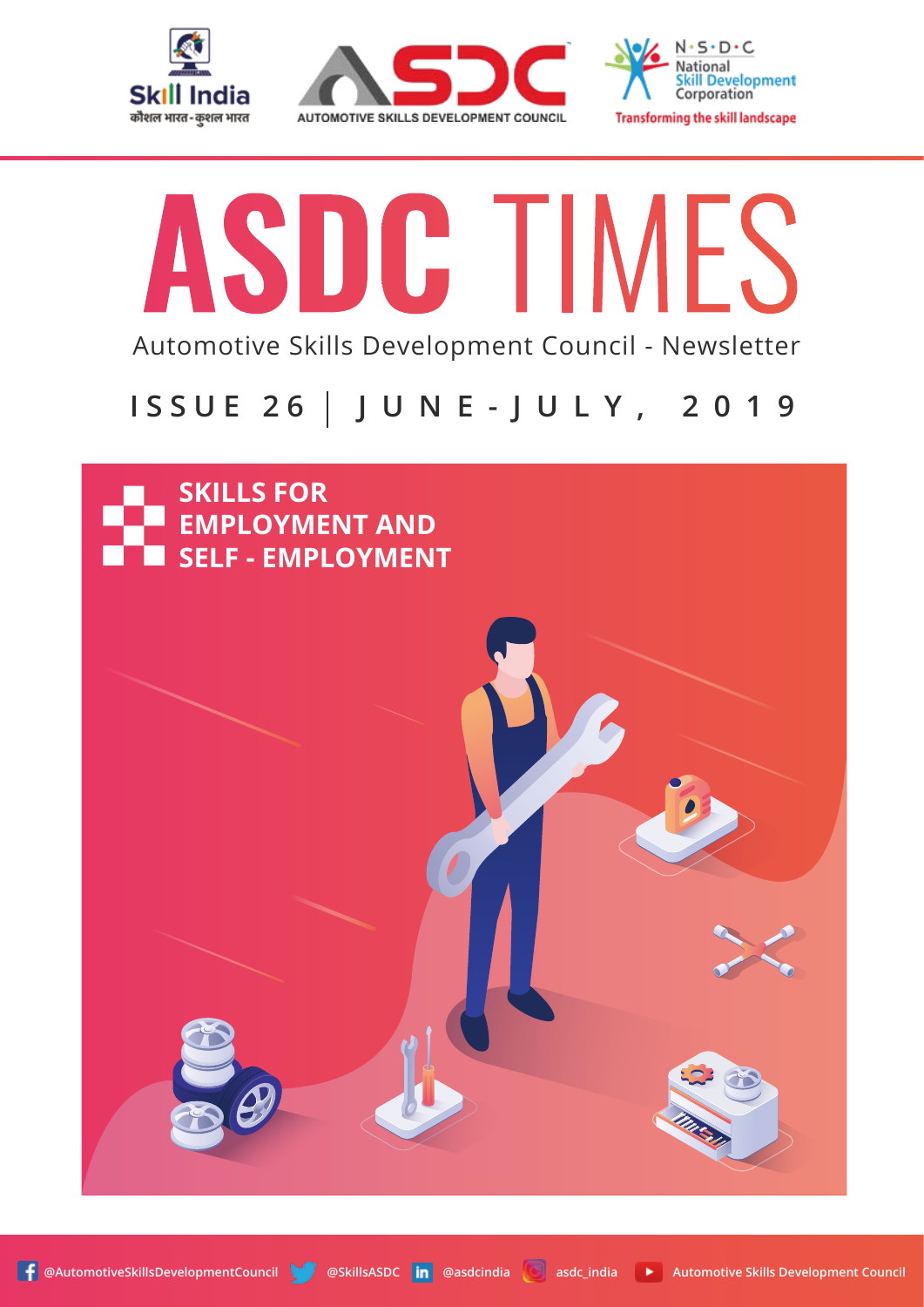# **4th batch of assessor certification done on TCS platform**

**15 July 2019**

- Our readers would recall that ASDC has collaborated with Tata Consultancy Services iON for digital transformation for various activities including assessments, certifications and learning hub.
- The 4th batch of assessor certification was done on TCS platform on 15 July 2019 and 104 candidates have appeared for the test from all four Zones (North, South, East and West). The next phase of assessors' assessments will begin in the month of September.



# **Recruitment Drive at Guwahati and Dimapur, Calicut, Gurugram and Cuttack**

**8 June 2019 & 2 July 2019**

- ASDC organized a recruitment drive in Guwahati and Dimapur in the month of June where 140 candidates from ASDCs training partners appeared for interview and 11 automotive companies participated to hire skilled workforce. 37 candidates got shortlisted for final interview out of which 5 got immediately placed.
- ASDC organized a recruitment drive in Calicut, Gurugram and Cuttack in the month of July where 5 automotive companies participated to hire skilled workforce and 100 candidates from ASDCs Training Partners appeared for interview and 20 were immediately placed.



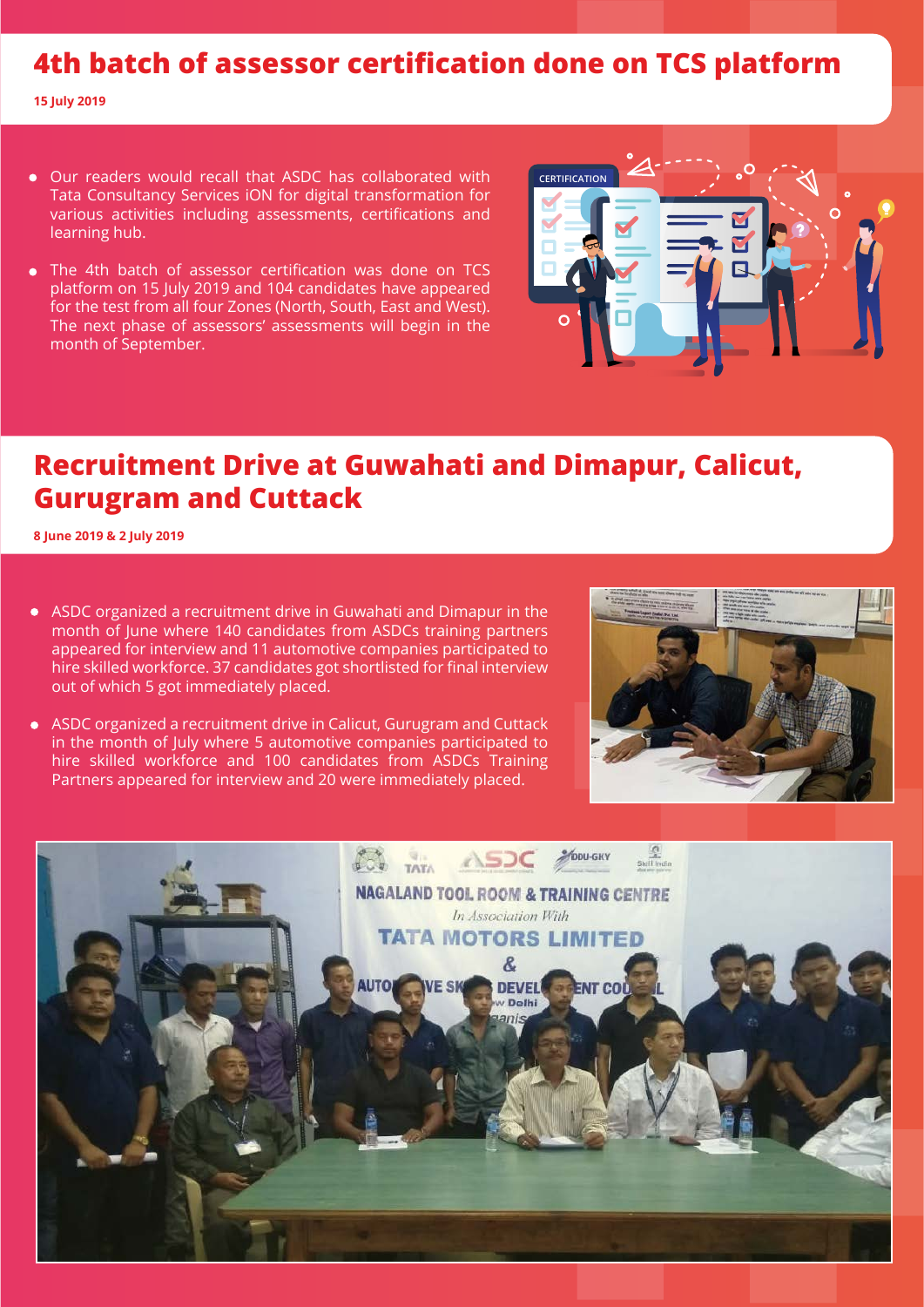# **Training of trainers of Vocational Education Schools of Haryana and Training Providers at Ambala**

**17 July 2019 & 26 July 2019**

- To ensure that the technical teachers understand the Automobile word, ASDC conducted training of trainers of Vocational Education Schools of Haryana and Ambala.
- At Haryana, a total of 14 technical teachers attended the training and basics of automobile sector were taught along with clarification of doubts in their respective areas.
- An online assessment of trainers were also conducted where average marks ranged between 60%-80%.
- At Ambala, a total of 25 trainers attended the training from Sales, Service and Driving Roles at Ambala to ensure they have minimum required knowledge and skill to conduct training in their respective area.
- Brief presentations were made on basics of automobile, common do's and don'ts, planning & organizing team work, health and safety. 7 trainers qualified as field trainers whereas 3 qualified as provisional trainers.



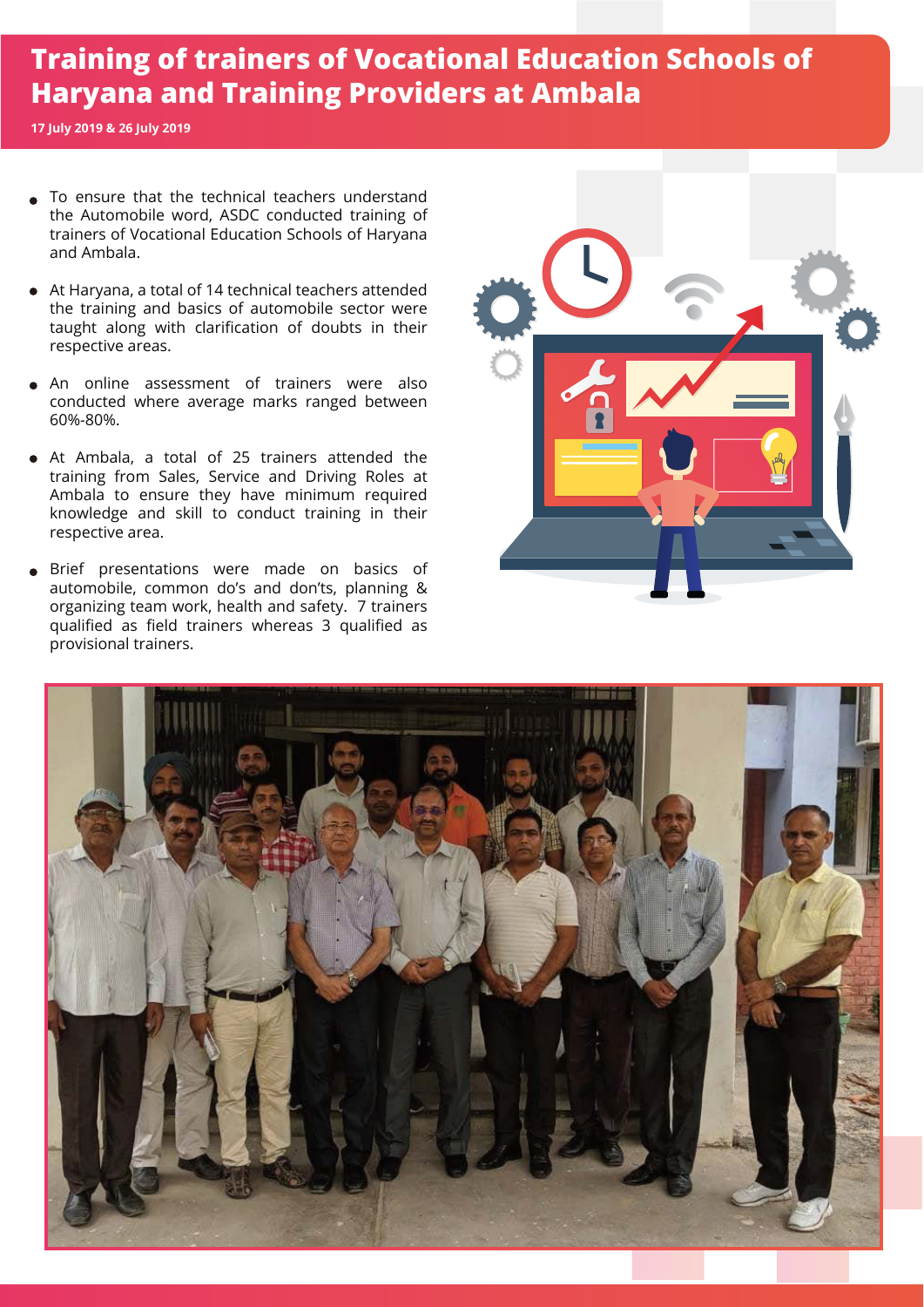# **ANNUAL CONCLAVE 2019**

**24 July 2019**



- Automotive Skills Development Council, the first Sector Skill Council of India, organised ASDC Annual Conclave 2019 on the 24th of July at New Delhi. The conclave focused on bringing industry experts on-board to provide key insights for building a skilling ecosystem by partnering with the industry and making skills aspirational.
- The program consisted of knowledge sharing panel discussions to provide credible and quality training opportunities in the automotive sector. Dr Mahendra Nath Pandey, Minister for Skill Development & Entrepreneurship, Govt. of India graced the event as the chief guest and launched the Skill Gap Study Report which highlighted the skill gap which persists in the automotive industry at various levels.



# **Launch of TCS portal**

- The TCS portal was also launched, which is step in the direction of digitising the automotive skill learning and assessment processes to provide wider access.
- $\bullet$ The portal will help to enable outcome based skilling, provide job listings, affiliation management and standardised learning delivery through Automotive Skill Hub.

The day-long event focused on various panel discussions on industry expectations from the skilling ecosystem, vocational skills institutions and industry training centres' perspective on challenges and opportunities associated with skilling, and thirdly, the role of the state to mobilize and make skills aspirational in the automotive skilling ecosystem.

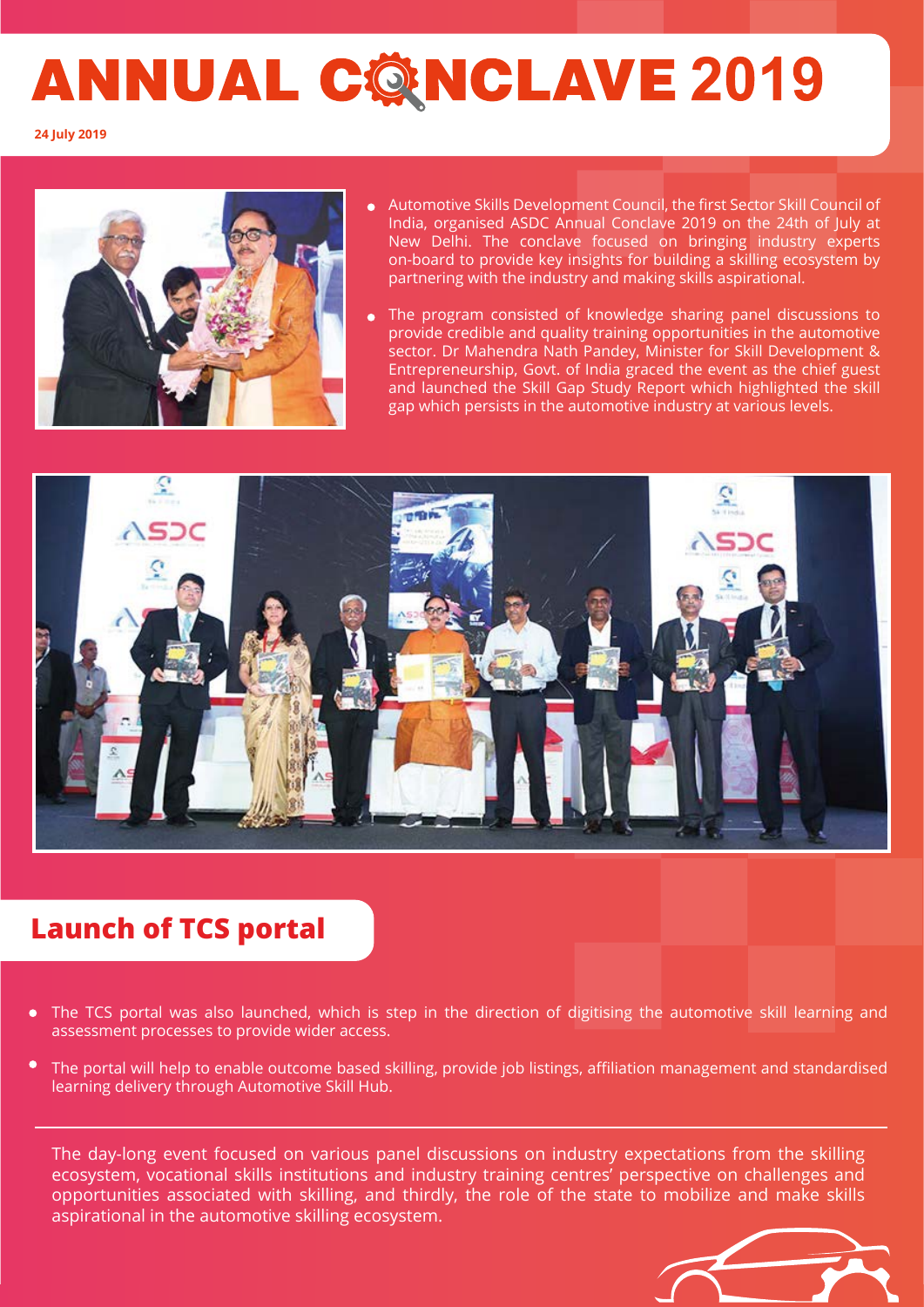#### **ANNUAL CONCLAVE 2019**

#### **Panel Discussion 1**

- The first panel discussion elucidated on the expectations of automotive industry to get the desired skilled manpower and the current challenges around it, which include aspirational, location and quality gaps.
- The panel comprised of Mr. Arindam Lahiri, CEO, ASDC, Mr Ram Venkataramani, President, ACMA & Managing Director, India Pistons Ltd., Mr Ashish Harsharaj Kale, President, FADA & Managing Director, Provincial Automobile Co. Ltd., Mr. Rajeev Chaba, MD & President, MG Motors and Mr Venguswamy Ramaswamy, Senior Vice President and Global Head – TCS iON.



## **Panel Discussion 2**

- In the second panel discussion, representatives from the industry and vocational skills institutions presented their viewpoints on the challenges and opportunities associated with the automotive industry.
- Members of the panel were Mrs Rashmi Urdhwareshe, Director, Automotive Research Association of India, Mr. Rama Shankar Pandey, MD, Hella India Lighting Ltd., Mr. Sanjoy Gupta, Head Customer Service, Mahindra Rise, Mr B V Sudharshan, Director, NTTF and Dr. Dinesh Singh, Chancellor, K.R. Mangalam University.



# **Panel Discussion 3**

- The third and final panel discussion was attended by various secretaries and joint secretaries of various state skill development mission. During the dialogue, limelight was shed on the challenge of mobilization at various levels when it comes to skilling and consecutively, suggestions were put forward for
- making skills training aspirational through different state initiatives.

Members of the panel were Mr. Charanjit Singh, IAS, Joint Secretary- Skills, Min of Rural Development, Mr. Mukesh K Gupta, Executive Vice President, Maruti Suzuki India Limited, Ms. Shweta Shalini, Executive Director at Village Social Transformation Foundation, Maharasthra, Mr. Arun Malhotra, Ex-MD Nissan , Mr. Rama Shankar Pandey, Managing Director, Hella India Lighting Ltd and Mr. Vijay Sethi, Head HR and Head CSR at HeroMotoCorp.

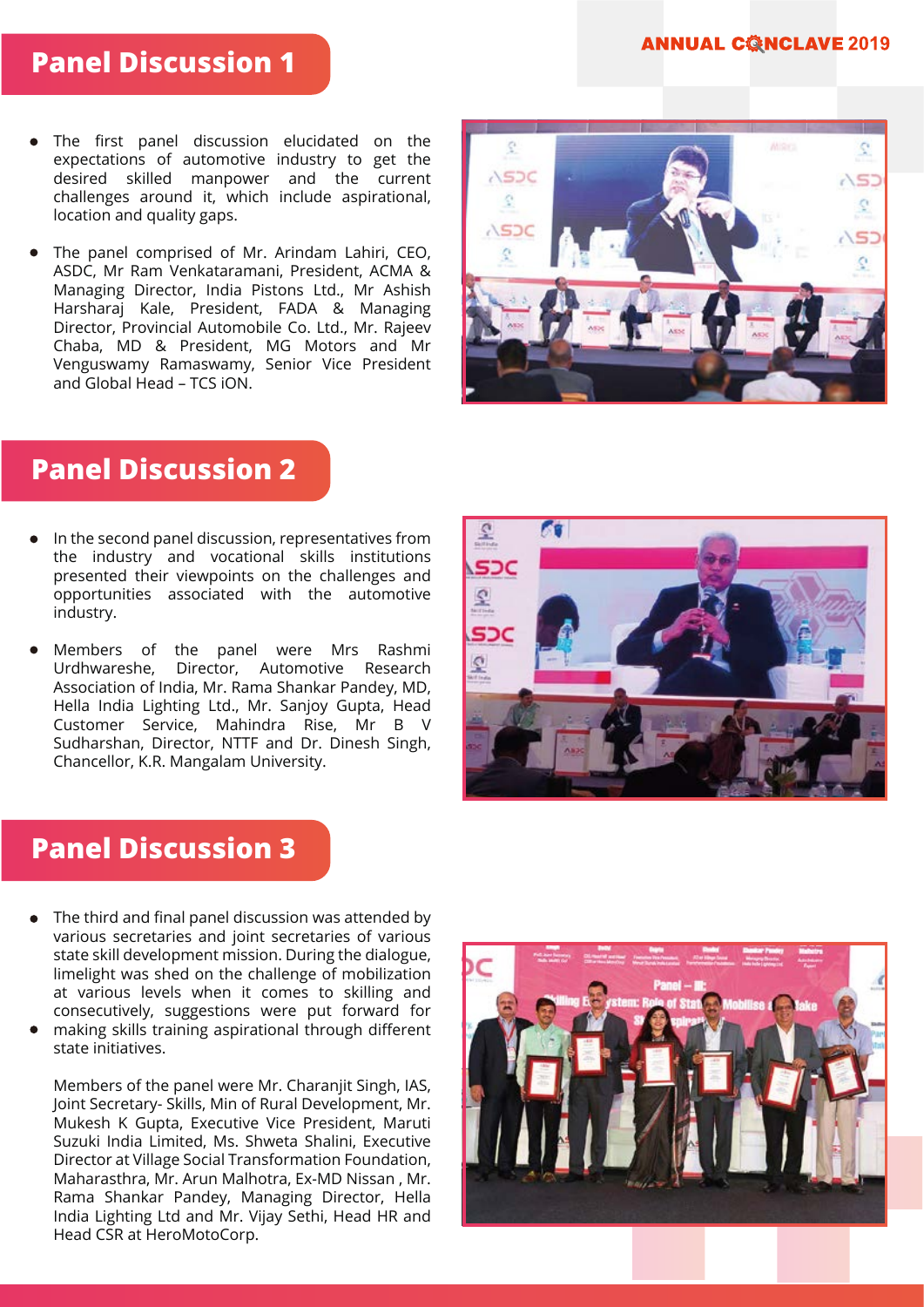# **Case Study**

- Various ASDCs training partners presented case studies on the work done by their organisation to highlighting the trainings they provide, the facilities, the institutions they are associated with for skill development among the youth and how they make the trainees employment ready.
- They also elaborated on automobile academy, its history, purpose, motto & the journey, their training process, and their emphasis on values & ethics.
- Presentations were made by Ms. Vidya Nambirajan Managing Trustee, Nambirajan Foundation, Mr. Sunil Sharad, DGM HR, Sandhar Technologies Ltd, Mr. M.M Singh, GM Talent Development & HR Hero MotoCorp, Mr. John K Paul, MD, Popular Vehicles & Services Ltd.



# **Felicitating World Skills Champions**



World Skills India Competitors were felicitated at the ASDC Annual Conclave. The whole automotive sector came together and wished competitors for World Skills Kazan 2019.